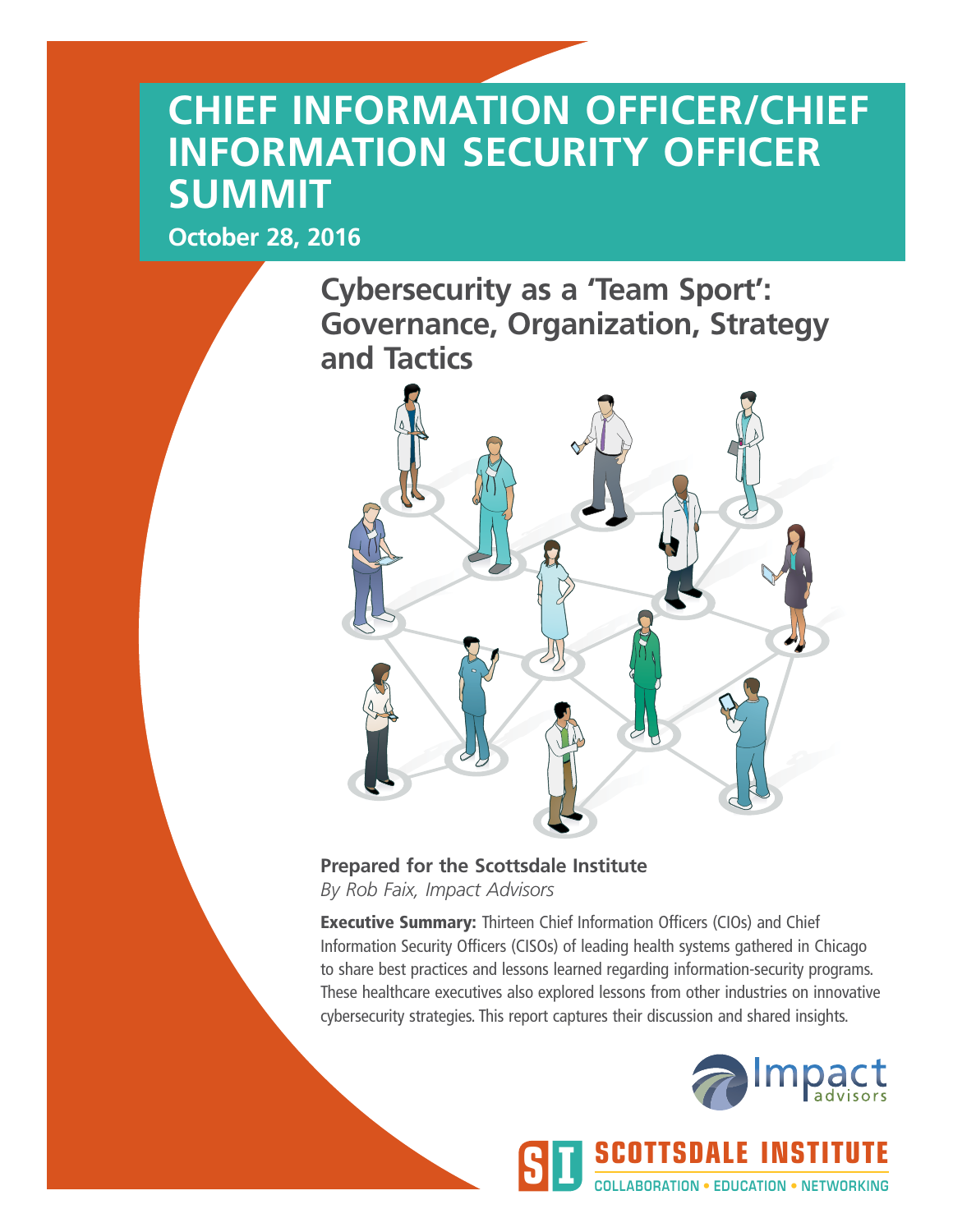### SUMMIT PARTICIPANTS

- **>** Mary Alice Annecharico, SVP & CIO Henry Ford Health System
- **>** David Bensema, MD, CIO Baptist Health
- **>** Fernando Blanco, VP & CISO CHRISTUS Health
- **>** Erik Decker, CISO University of Chicago Medicine
- **>** Michael Erickson, CISO Baptist Health
- **>** Jim Hanson, Regional Information Officer – Avera
- **>** Meredith Harper, Chief Information Privacy & Security Officer – Henry Ford Health System

### ORGANIZER: SCOTTSDALE INSTITUTE

- **>** Janet Guptill
- **>** Gordon Rohweder
- **>** Shelli Williamson

### SPONSOR: IMPACT ADVISORS

- **>** Todd Hollowell
- **>** Andy Smith
- **>** Pete Smith
- **>** David Jahne, IT Security Senior Director – Banner Health
- **>** Lenny Levy, VP & CISO Spectrum Health
- **>** Jonathan Manis, SVP & CIO Sutter Health
- **>** Patrick O'Hare, SVP, Facilities & CIO Spectrum Health
- **>** Jim Veline, SVP & CIO Avera
- **>** Larry Yob, National Security Senior Director – Ascension Health

### GUEST SPEAKERS

- **>** Scot Pflug, Chief Information Security Officer – First National Bank of PA
- **>** Ralston Simmons, Information Security Officer – William Blair

### MODERATORS: IMPACT ADVISORS

- **>** Rob Faix
- **>** Tim Zoph



Left to right: Robert Faix, Scot Pflug, Ralston Simmons, and Tim Zoph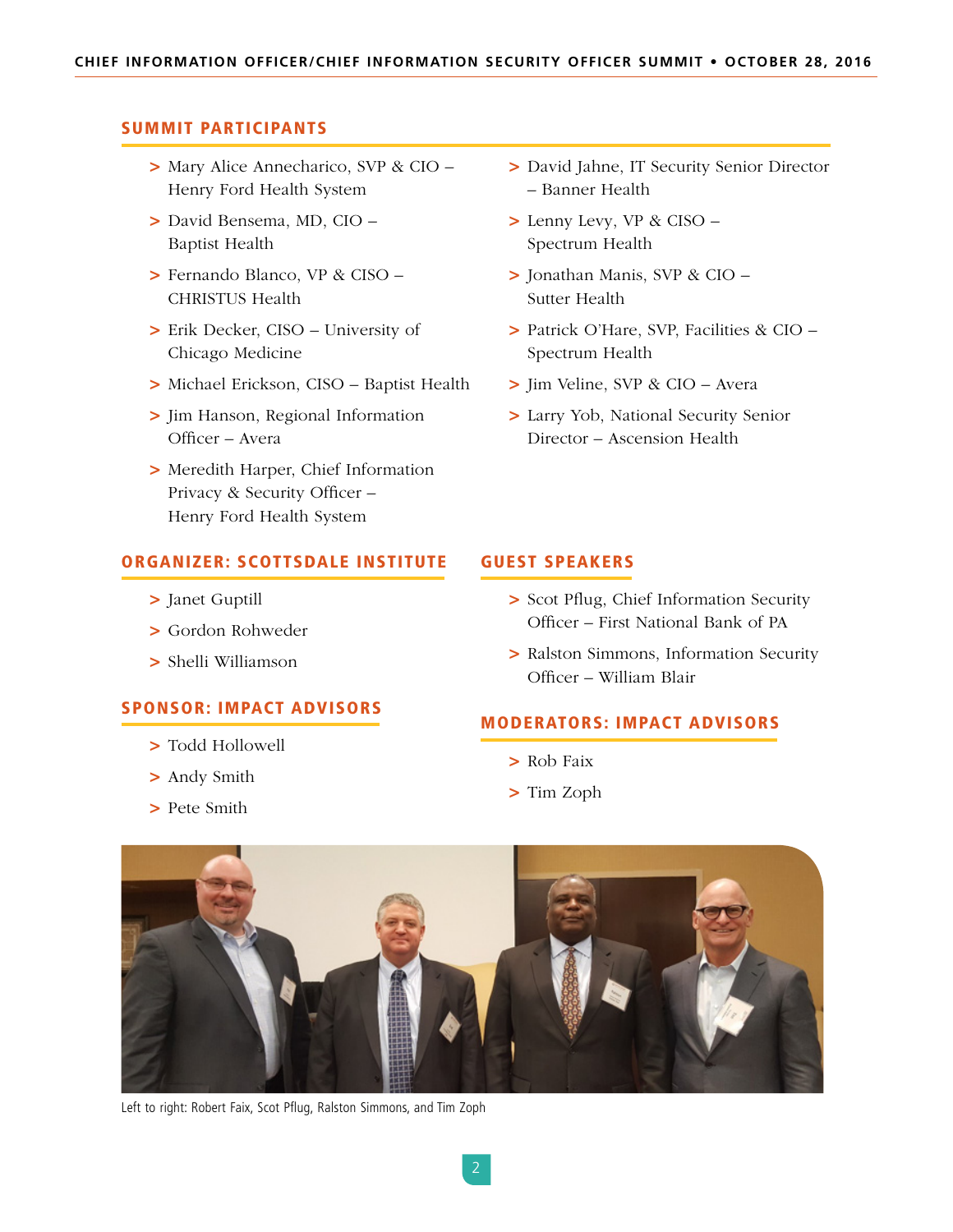## Introduction

2016 may be considered the Year of Information Security in light of numerous high-profile security events impacting healthcare and non-healthcare organizations alike. In October, leadership representing Information Technology and Information Security functions from Scottsdale Institute member health systems came together to share their perspectives, experiences and strategies for advancing the effectiveness of Information Security Programs. Joining these healthcare leaders were two guest speakers from the financial industry to provide an "outsider's" perspective on the types of challenges and strategies they have encountered for addressing security threats, training and overall management of their security programs.

Moderator Tim Zoph opened the session with his observations on the threats faced by the healthcare industry and the accelerated pace with which new threat vectors are exploited. He balanced these comments with observations that many of the basic activities, such as properly maintaining systems, remain a challenge to the industry. The list below represents a summation of some of the key responses from participants when asked what keeps them up at night:

- **>** Developing effective engagement strategies with Executives and Boards of Directors.
- **>** Rate of emerging threats impacting the healthcare industry and our ability to keep up.
- **>** Maintaining a good balance between process engineering and workflow impact to people when addressing risks.
- **>** Biomed equipment management, updating and segregation.
- **>** Total number of end points that continue to grow throughout the organization.
- **>** Ability to attract and retain talented people and training staff to achieve the organizational goals.
- **>** "Hactivitists"—People motivated by political reasons to cause an intrusion.
- **>** Achieving a reasonable information-security budget.
- **>** Increasingly sophisticated attacks and new markets created as a result of hackers' ability to monetize data thefts.
- **>** Volume of new applications being proposed and an organization's ability to vet applications properly.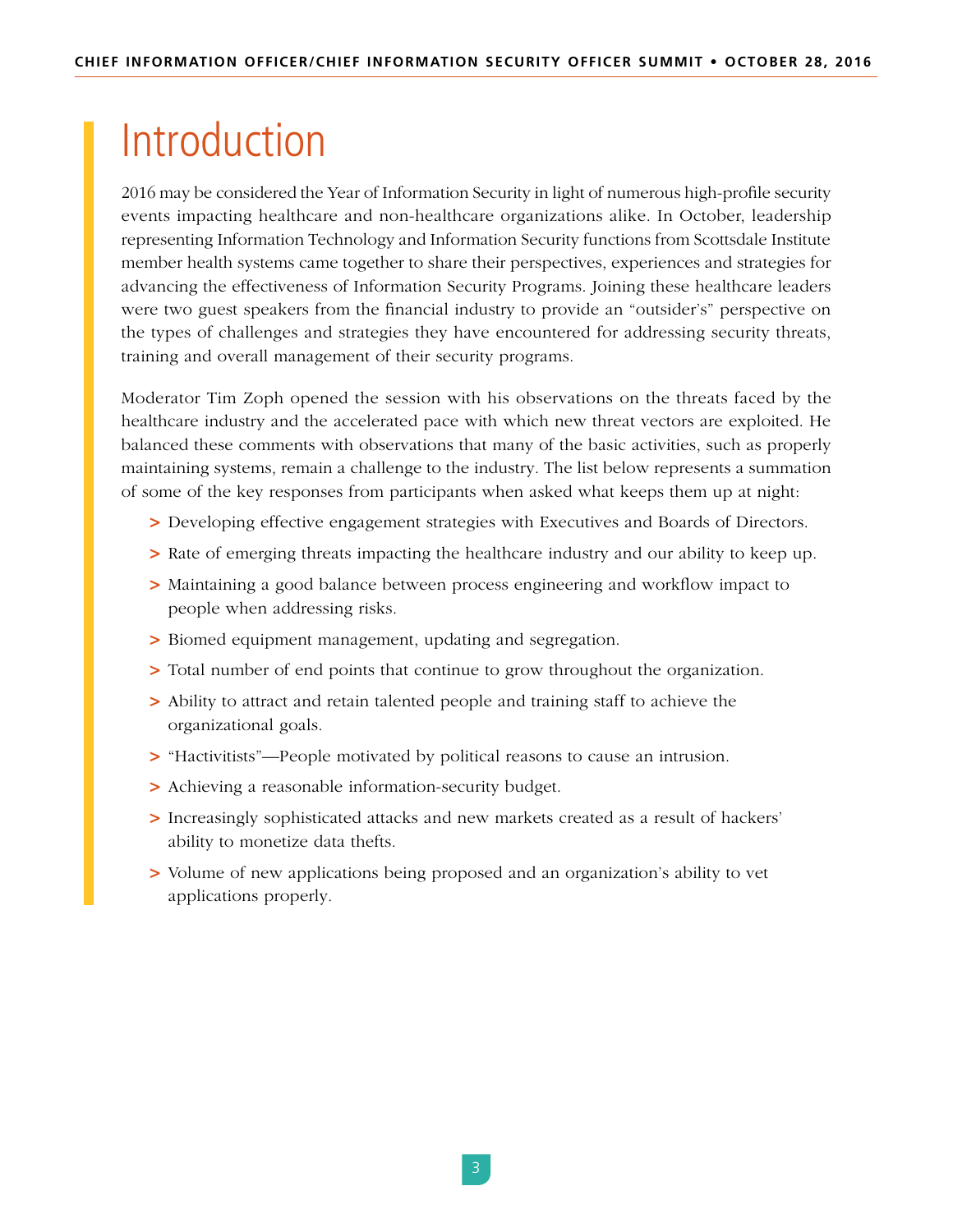# Healthcare and the Financial Industry: A Comparative Review of Information Security

Participants were eager to gain insights from information-security practices in the financial industry for application into healthcare and to confirm or dispel myths that healthcare lags other industries for the maturity of such programs. Scot Pflug, Chief Information Security Officer at First National Bank of PA, grouped banking institutions into three broad classifications with each

having a different maturity level for their security programs. "Larger banks with assets exceeding \$50B," he said, "generally have very mature security programs and are likely much further along than the healthcare industry and even midsize banks with assets between \$15 billion and \$50

## **SPECTRUM HEALT**

billion. These are your Chase and Bank of America type organizations that generally have very robust information-security programs and the resources to properly fund these functions."

Pflug continued by noting that mid-size banks may or may not have extremely mature information-security programs and, in his 20-plus years in information security as a consultant for a large global consulting firm and as



#### **Lenny Levy,** VP & CISO, Spectrum Health

### CENSION **HEALTH**



**Larry Yob**, National Security Senior Director, Ascension Health

an executive leader, he has seen both ends of the spectrum. Ralston Simmons, Information Security Officer at William

Blair, a wealth-management firm, noted he is consistently surprised to see that basic IT-management processes such

as the need for a well-developed software-patch-management process can sometimes come as a cultural shock to organizations in the financial industry. He reflected on the rigidity of the traditional mainframe environments of yesterday, which demanded strict coding that inherently added a level of security simply because the code was so well written; Simmons lamented that in today's world of coding, it seems like anything goes—and the security reflects that laxity.

Participants of the CIO/CISO Summit were extremely engaged throughout this portion of the event with a continual stream of questions on strategies and tactics they have used to gather threat intelligence, develop effective

programs and educate user populations. Pflug acknowledged one of the greatest challenges the financial industry faces today is the volume of merger and acquisition (M&A) activity that is occurring, much as we're seeing in healthcare today. "Organizations are challenged to properly clean up existing security issues in a timely manner before the next M&A opportunity is being explored," he said.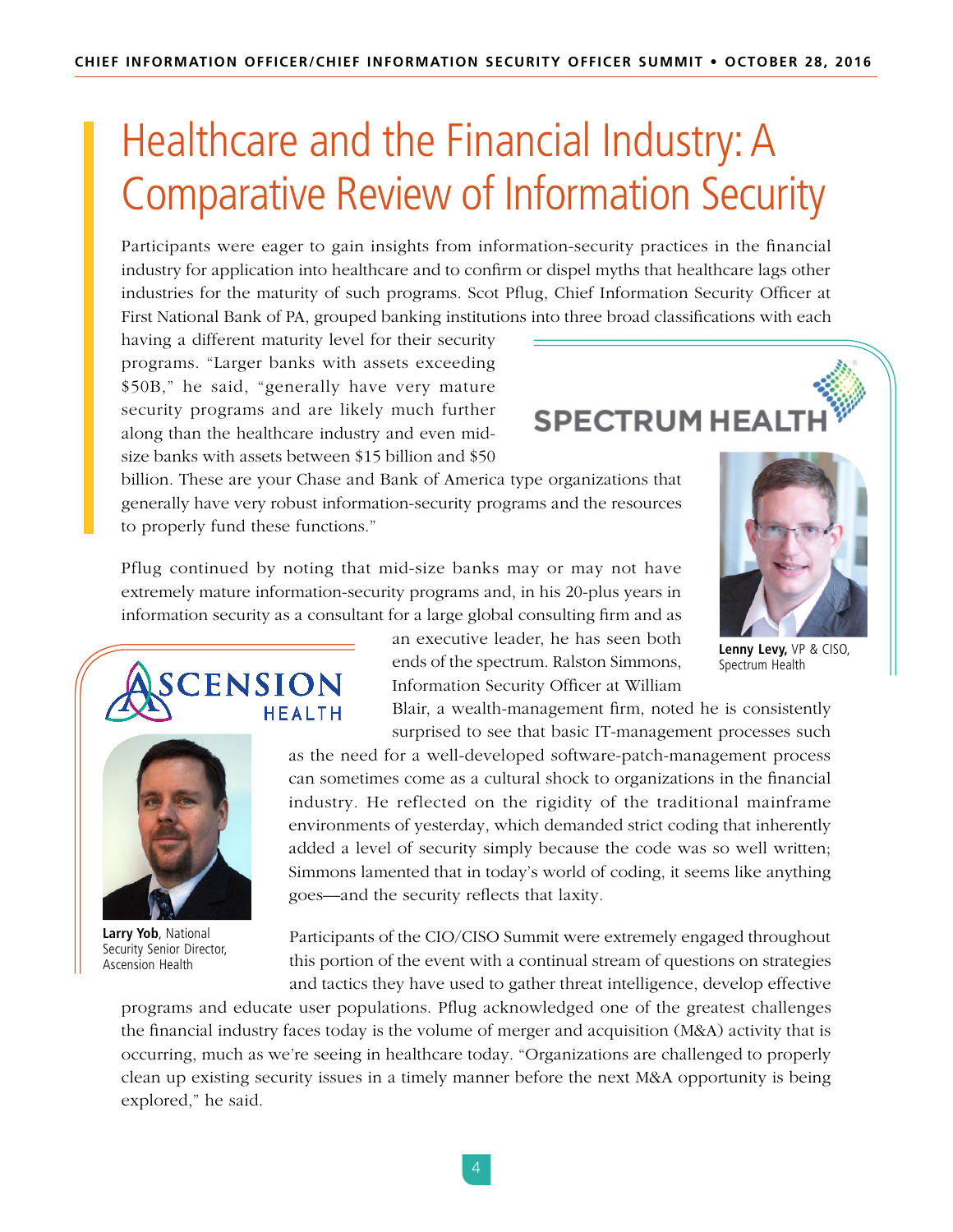### GATHERING THREAT INTELLIGENCE AND COMMUNICATING RISK

No shortage of threat-intelligence sources exist in the market today. Meredith Harper, Chief Information Privacy & Security Officer at Henry Ford Health System, said her organization is a member of the National Health Information Sharing and Analysis Center (NH-ISAC). Most agreed there is value in subscribing to third-party sources and some noted use of NTT Security SERT, InfraGard and similar organizations for gathering threat intelligence. Simmons cautioned those organizations who pay for more than one intelligence service should carefully review and compare the content across vendors to ensure they are not receiving potentially duplicative information. He noted that he participates in monthly meetings in Chicago with about 80 CISOs who share information and respond to specific questions in various email chains. Most attendees confirmed they actively participate in information-security groups in their respective regions.

### **SPECTRUM HEALT**



**Patrick O'Hare**, SVP, Facilities & CIO, Spectrum Health

"It's not an issue of 'if' you'll be breached, but 'when' and will you know that you have in fact been breached."

As the topic of information security continues to increase in importance, it is incumbent upon information-security professionals to manage executive expectations and adroitly engage senior leadership. Today, executive engagement ranges widely from "check-the-box discussions" to highly-engaged leaders who crave deeper understanding of security events or the state of the overall information-security programs. Not surprisingly, the visibility of information-security

programs increased significantly in the wake of suspected breaches. Patrick

O'Hare, SVP, Facilities & Chief Information Officer at Spectrum Health, said, "It's not an issue of 'if' you'll be breached, but 'when' and

will you know that you have in fact been breached." Key to success with executive leadership and boards of directors is to maintain the conversation as a business conversation, not a technical one. Successful CISOs need to have the ability to translate IT risk into business risk.

Jonathan Manis, Sutter Health SVP & CIO, added to this thought: "My responsibilities are to identify risks and escalating threats, document-mitigation strategies, develop recommendations and then assist our operational and clinical leaders to make the best possible decisions regarding how we address, resolve and mitigate those risks." Complicating the situation is the reality that generational challenges may exist and hamper clear



"My responsibilities are to identify risks and escalating threats, document mitigation strategies, develop recommendations and then assist



our operational and clinical leaders to make the best possible decisions regarding how we address, resolve and mitigate those risks."

**Jonathan Manis**, SVP & CIO, Sutter Health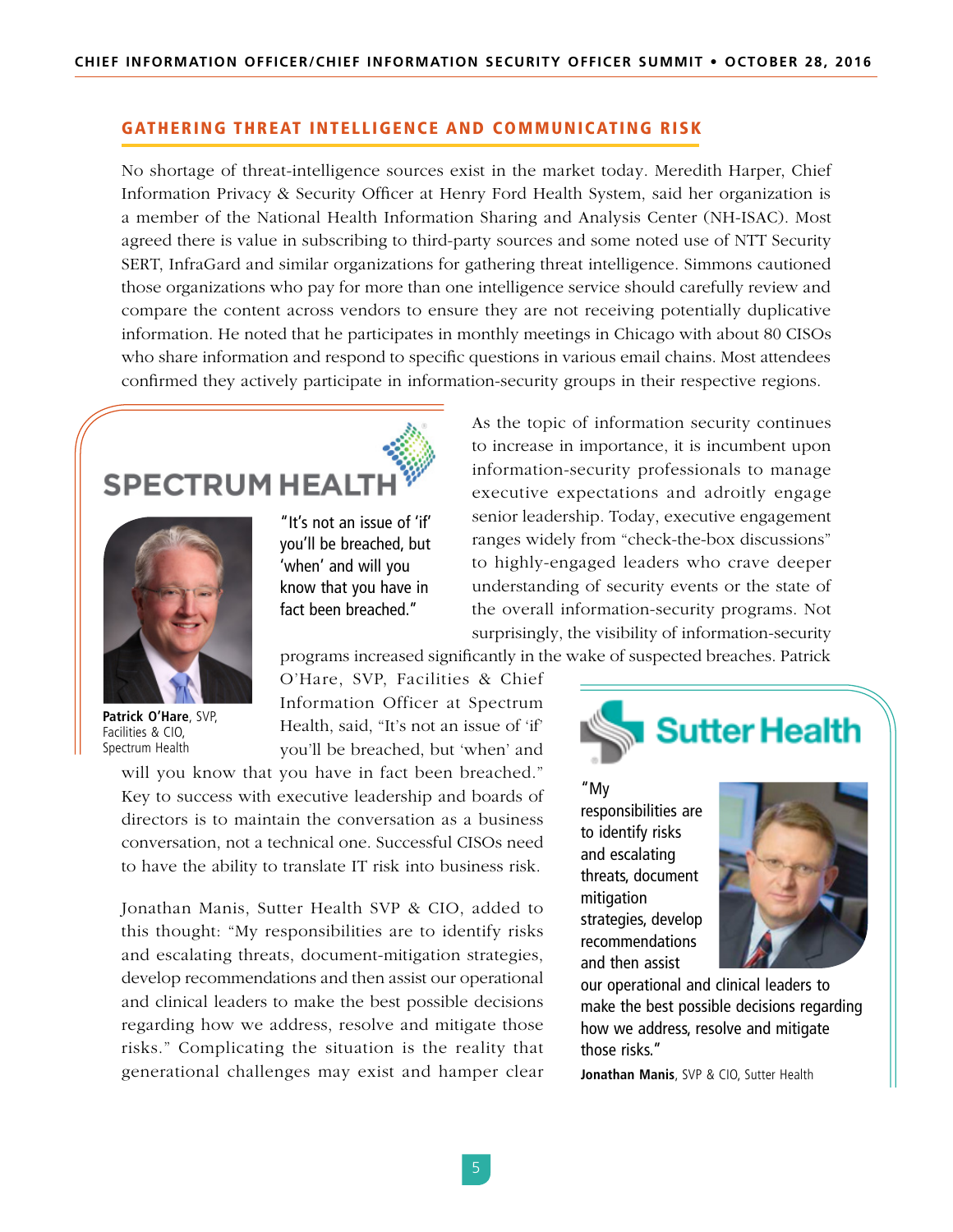communication of risk to various leaders in an organization. To mitigate this issue, some organizations have elected to add a more technically savvy member to the Board of Directors who can serve as a liaison between IT and executive leadership. Mary Alice Annecharico, SVP & CIO at Henry Ford Health System, noted that the Henry Ford senior leadership and system board have become much more engaged in the information security conversation as well.

### PERCEPTION AND REALITY OF INFORMATION SECURITY PROGRAMS

Opinions in the room covered the full spectrum of expectations when discussing the reality that a breach may occur. Some said their leadership clearly understands they will experience a breach event some day and have resolved that cybersecurity insurance is not only necessary,

but will likely be called upon to offset the financial impact of such an event. Others noted their senior leadership expects no breaches whatsoever, a position everyone agreed was untenable in today's world. The group agreed that the complexity of cybersecurity

threats are evolving rapidly and we, as information-security professionals, must continually advance the maturity of our programs and tactics to address the true nature of each threat. Manis noted that in today's environment, regulators tend to punish the victims of cybercrimes and we need to refocus attention on the prosecution and punishment of the criminals who perpetrate these crimes, not the organizations victimized by them. The room fervently

> agreed, universally noting that they are fatigued from playing defense from an auditing and compliance perspective and strongly recommend

a more proactive position to prevention and early detection of cyber threats to reduce the likelihood and impact of costly data breach events. One of the participants weighed in by saying, "In the end, when we truly measure risk, regardless of a risk rating assigned to a given component of our infrastructure, the feeling is that risk is 'OK' until it isn't. Organizations are often willing to accept a risk until the actual breach occurs and, by then, it's too late."

#### FUNDING OF INFORMATION SECURITY PROGRAMS

Jim Veline, Avera SVP & CIO, opened a discussion around the percentage of funding directed toward information-security programs, which he asserts is extremely small considering the value to the organization. "Look at the percentage of an IT budget that is directed to information security, it's a pretty small number," he said. "Then consider that the percentage of an IT budget to that of the enterprise is also a relatively small number.



budget that is directed to information security, it's a pretty small number." **Jim Veline**, SVP & CIO, Avera



**BAPTIST HEALTH** 

**Michael Erickson**, CISO, Baptist Health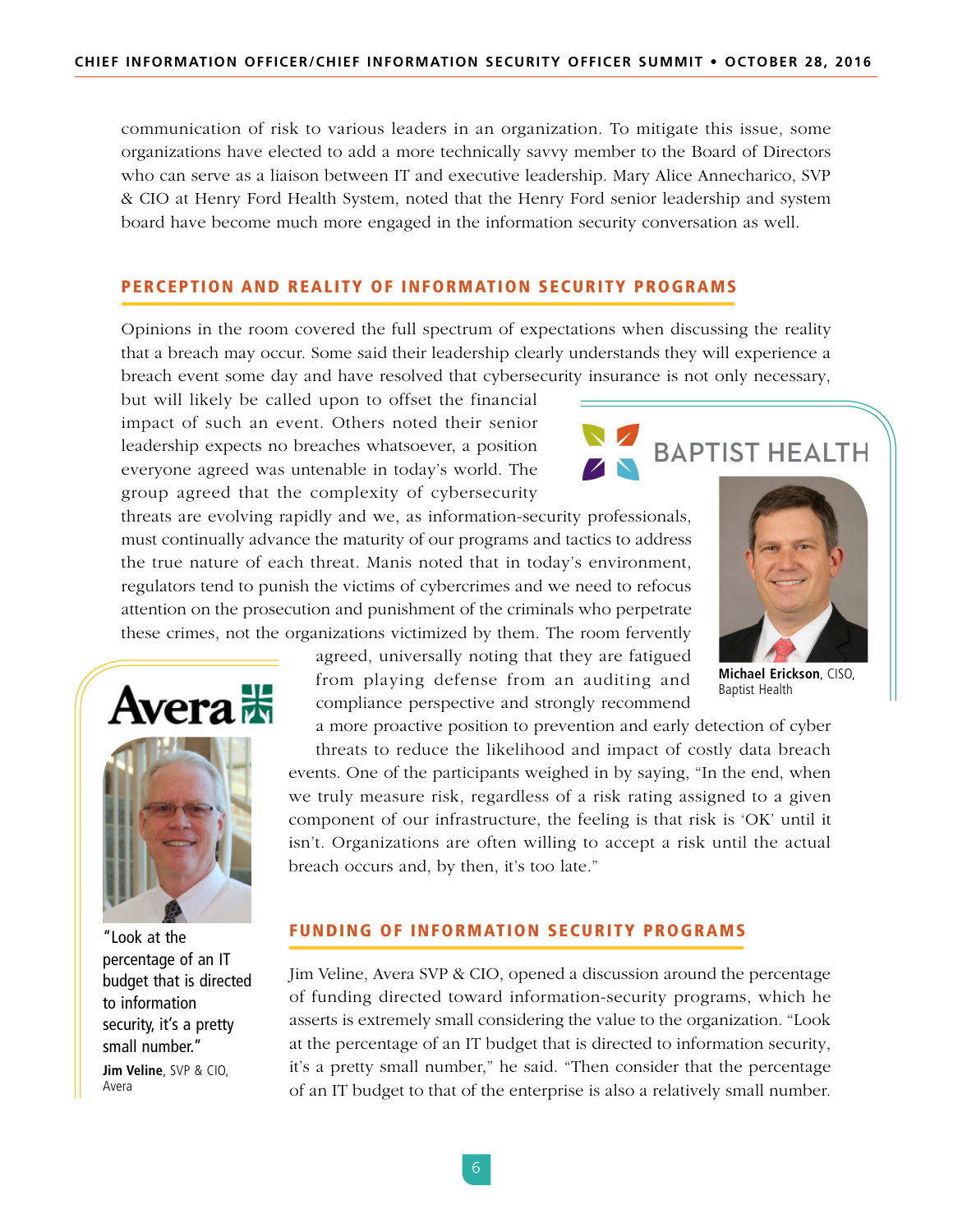Net this out and you'll see that information-security spend compared to the enterprise is likely a fraction of a single percent when compared to the enterprise. It just doesn't seem right given the task at hand." Annecharico added that there are so many inefficiencies in our industry, as CIOs we need to identify and prioritize those areas that are opportunities to reduce spending, how to work together across the industry on common solutions, and then consider redirecting available funds to support our ongoing information-security programs.

### TACTICS FOR EDUCATING THE USER COMMUNITY

David Jahne, IT Security Senior Director at Banner Health, shared his concerns in getting the security message to users: "How do we shore up and get the attention of people who need to hear this message? How do we create an information security culture in the DNA of an organization?" Scot Pflug described the information-security awareness program that he has used, which leverages a variety of communication strategies, training and white papers to get the security message out to his user community. Among other strategies, he publishes a quarterly security newsletter to educate users, with each issue containing five bullet points on how to avoid being a victim of phishing attacks. "My goal with these five bullet points is to continue to put them in the newsletter until people start to ask, 'Why does he keep putting this in there?' That's when I'll know the message has truly been received." Pflug added that his goal is to have an organization filled with what he calls "Human Sensors," the frontline employees who are aware and remain vigilant to potential security threats.





"How do we shore up and get the attention of people who need to hear this message? How do we create an information security culture in the DNA of an organization?"

**David Jahne**, IT Security Senior Director, Banner Health



**Fernando Blanco**, VP & CISO, CHRISTUS Health

Simmons said one of his main goals is to attend at least one meeting each year for each of the primary business units of his organization to discuss in-person the importance of good security practices and to

educate team members on organizational expectations. In response to a question by Fernando Blanco, VP & CISO at CHRISTUS Health, regarding strategies to avoid the "numbing effect" of a recurring informationsecurity awareness message, Simmons said, "We need to talk about an experience, not about numbers. Avoid making the conversation about comparative statistics of progress in the current period compared to the last period. We need to tell effective business stories related to risk if we are going to connect with non-IT leaders."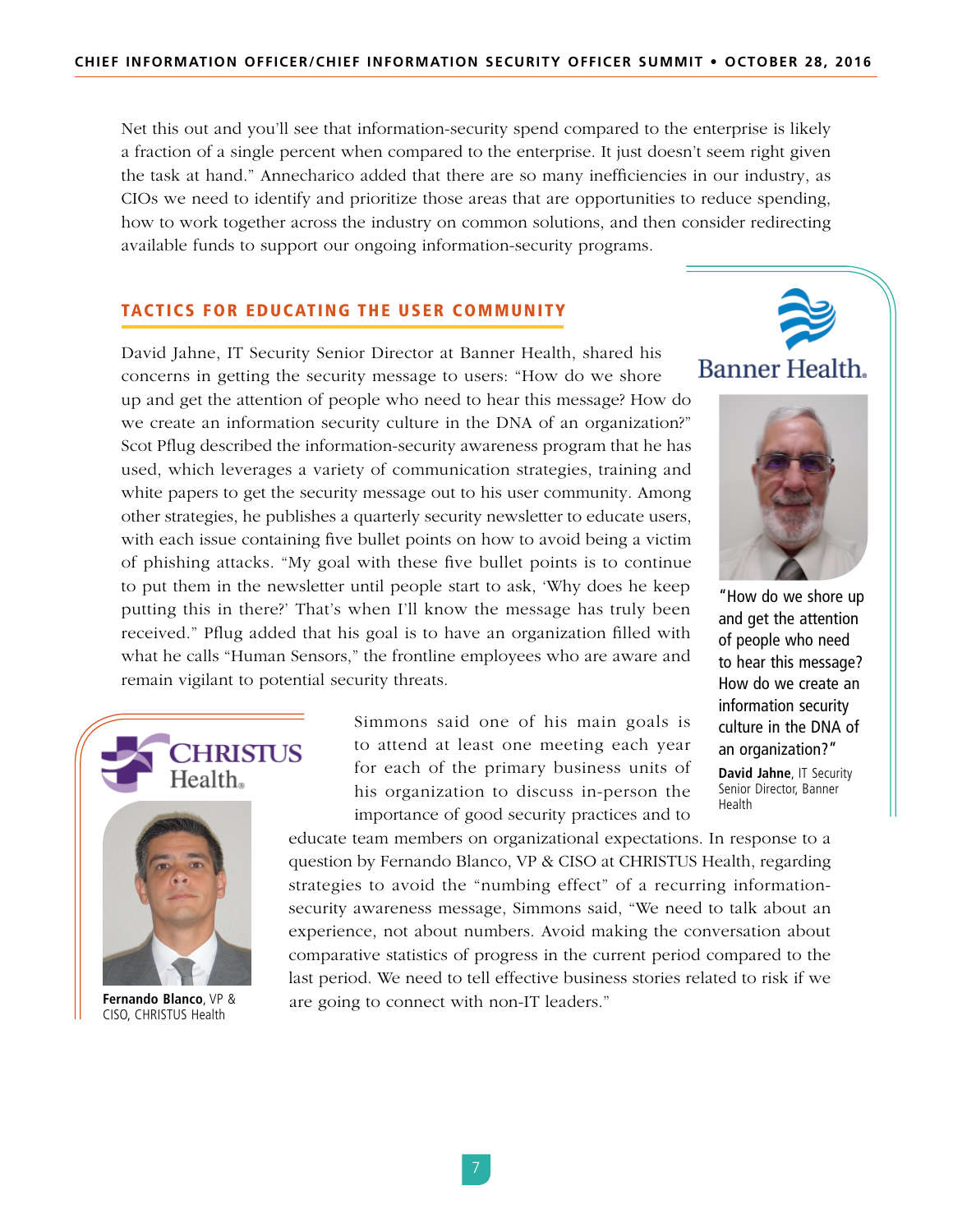### RANSOMWARE, BIOMEDICAL DEVICES AND OTHER INFORMATION SECURITY THREATS

In 2015 and 2016, the emerging threat of ransomware garnered a tremendous amount of visibility in the healthcare industry with several high-profile attacks impacting organizations that grabbed



Jim Hanson, Avera Regional Information Officer, noted that one of the things that keeps him up at night is "biomed equipment and the number of end points that continue to grow throughout my organization."

**Jim Hanson**, Regional Information Officer, Avera

the attention of many in the C-suite. Most agreed ransomware has elevated the visibility and value of information-security programs within their organizations more so than any other non-breach event in the past. One of the CISOs expressed his dislike for the term "ransomware", as it's only a symptom of a larger problem. "The bigger issue is that we are a digital industry today and many of our systems, notably biomedical devices, were not designed with security in mind. Biomedical devices as a threat vector rank among the greatest targets in the healthcare industry." Jim Hanson, Avera Regional Information Officer, echoed this concern, noting that one of the things that keeps him up at night is "biomed equipment and the number of end points that continue to grow throughout my organization." The participants seemed split when

discussing whom biomed currently reports to within their respective organizations, with some having this as an IT function and others as a more traditional facilities function. Harper said, "Bringing biomed into IT was a great idea because it empowered us to manage the devices."

A lively discussion erupted about the shared concerns with engaging third-party vendors, sharing of data with these vendors and how these concerns are further compounded when using a "cloud-based" solution. Participants voiced their frustration with the

level of pushback they frequently receive from third-party vendors when it becomes necessary to conduct a risk assessment of the third-party solution. One of the participants commented, "No other healthcare organization has asked us to complete a risk assessment and we're in 'n' number of organizations throughout the country," is a response often stated by thirdparty vendors. This statement elicited a slight chuckle from the room as nearly everyone had heard a similar line from one or more of their thirdparty vendors. Seeking a solution, the group discussed a desire to create a healthcare information-security alliance that would offer a universally





"Bringing biomed into IT was a great idea because it empowered us to manage the devices."

**Meredith Harper**, Chief Information Privacy & Security Officer, Henry Ford Health System

accepted risk assessment to be issued to vendors once and accepted by alliance members. This approach would also benefit vendors themselves as they would only need to complete the risk assessment once, thereby saving time and accelerating the overall conversation with various organizations. Veline noted, "There is value in the way we communicate with each other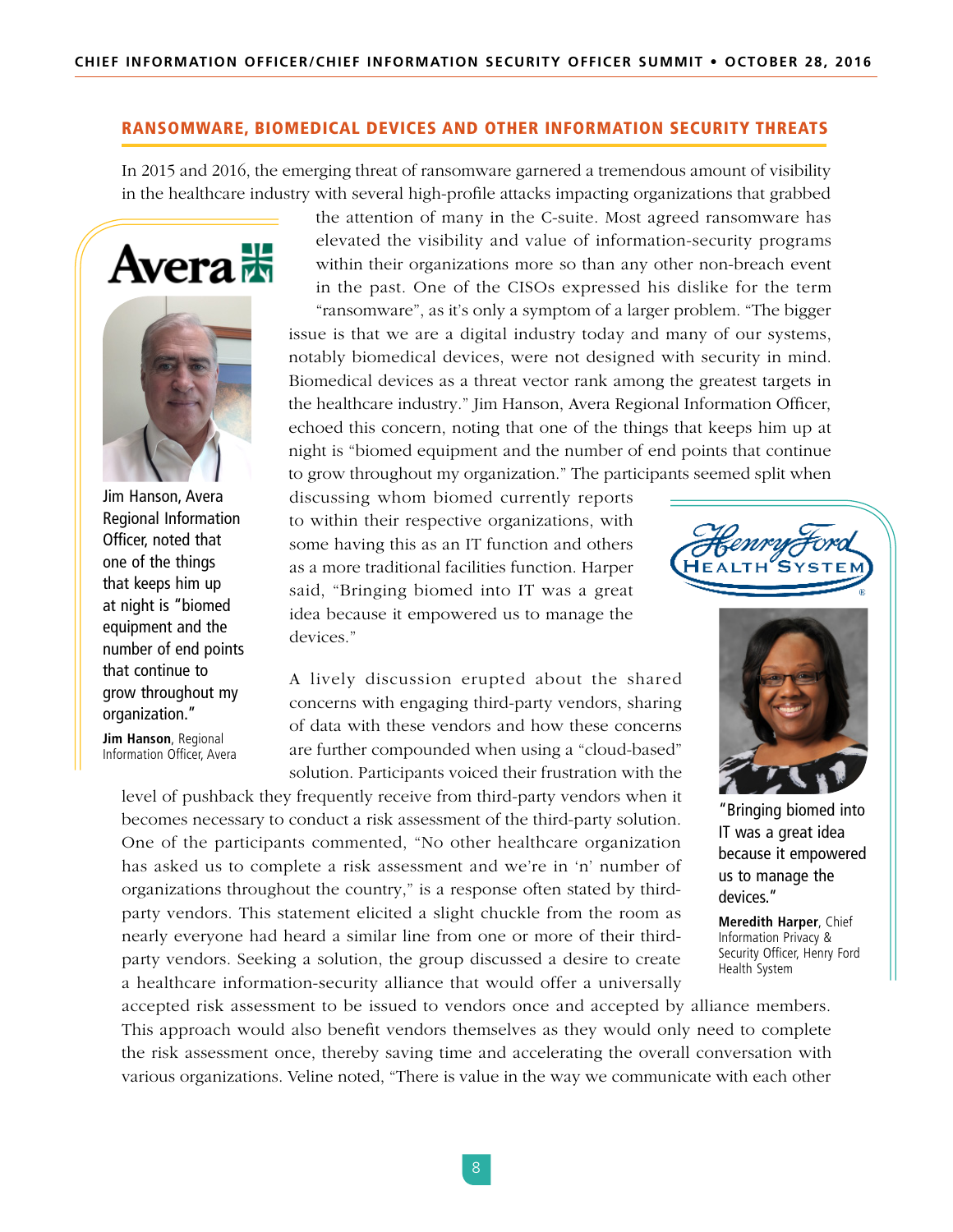regarding third-party relationships. If we could all just talk with each other and identify those specific vendors that are problematic, we could all benefit."

When the discussion turned to other areas of concern, the group centered on the Internet of Things (IoT), an especially timely topic as the Distributed Denial of Service (DDoS) attack which impacted significant portions of the Internet and high-profile services had occurred in the prior week. The attack's success has been largely attributed to exploitation of various devices constituting the Internet of Things. Manis suggested, "Of all the important things we've discussed today, the "Internet of Things" concerns me the most. In our increasingly mobile, digital society, virtually everything is addressable and can be connected wearable health monitors; exercise equipment; kitchen appliances; weight scales; coffee makers; self-service, home diagnostic tests; even over-thecounter pregnancy tests. Healthy individuals and those individuals with



"Patients may tend to submit the good information and not the bad and we're getting filtered data. We need to be careful to not overwhelm clinicians."

**David Bensema, MD**, CIO, Baptist Health

manage their own health. My concern is that each of these devices may represent a new attack vector for those with criminal intent." Adding to the sheer amount of data which may be generated from various medical devices, Annecharico noted, "As we look toward clinically relevant conversations with CMIOs, it's very difficult to look at what is the sweet spot for valuable data to help make better clinical decisions

and what is simply useless data." Key to the successful management of this clinical data is to establish meaningful conversations with IT about sources and methods for collecting, reviewing, accepting and integrating patientgenerated health data and to ensure its accuracy. David Bensema, MD, CIO, Baptist Health, suspects that, "Patients may tend to submit the good information and not the bad and we're getting filtered data. We need to be careful to not overwhelm clinicians. Sometimes being 'patient centric' means saying 'no' to patients offering to share their Fitbit steps as part of their legal medical record."





"As we look toward clinically relevant conversations with CMIOs, it's very difficult to look at what is the sweet spot for valuable data to help make better clinical decisions and what is simply useless data."

**Mary Alice Annecharico**, SVP & CIO, Henry Ford Health System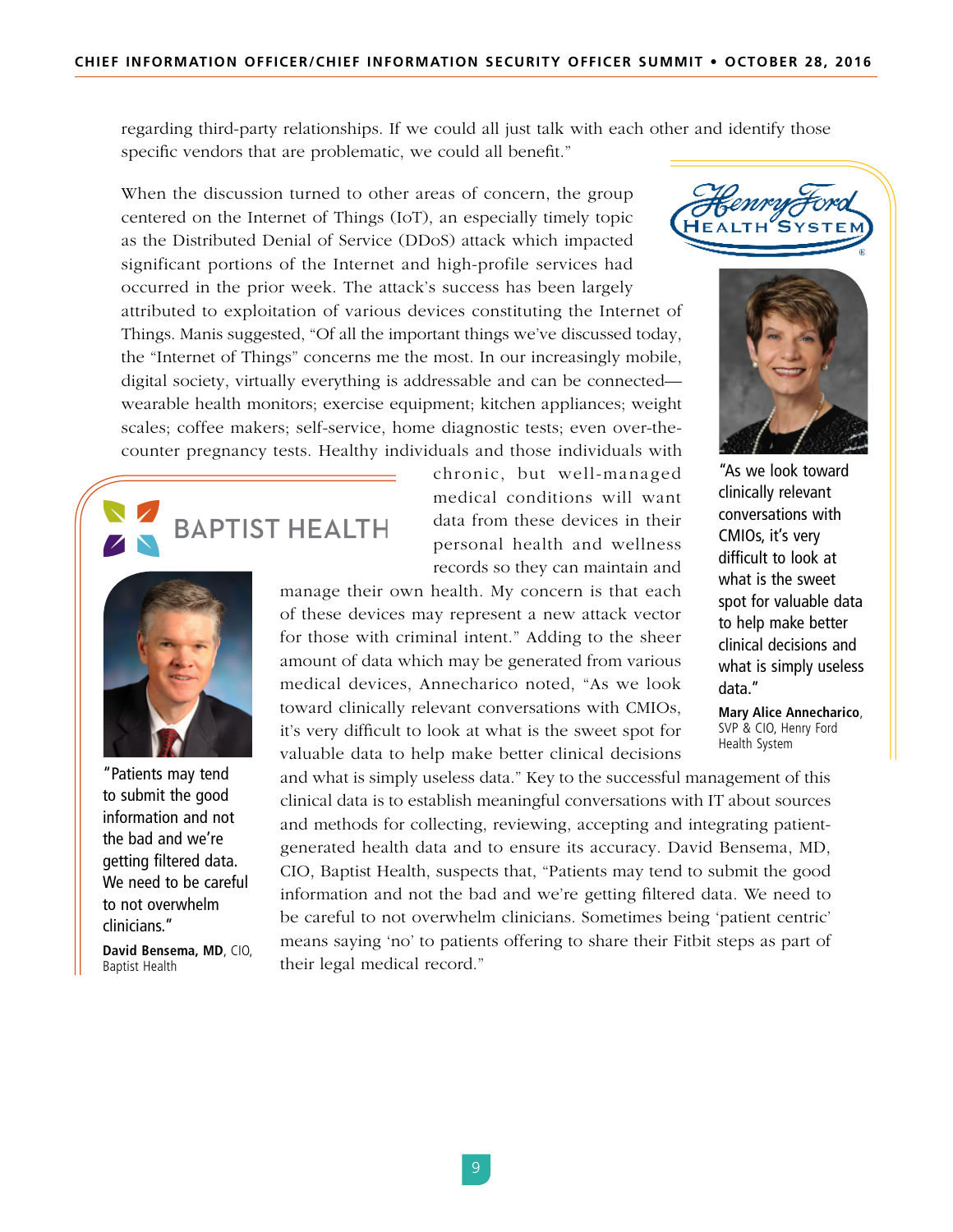## Conclusion

Participants of the CISO Summit expressed their sincere appreciation to both Ralston Simmons and Scot Pflug as guests representing the financial industry for their candor and willingness to share a realistic view of the state of information security for their industry and agreed that continued dialogue with one another was crucial to keep current on cybersecurity issues, trends and resources. Specifically, participants acknowledged the value in efforts such as these:

- **>** Share information with one another on an ongoing basis regarding vendor riskassessment results, product-specific security-controls issues and negotiated rates for National Health Information Sharing and Analysis Center (NH – ISAC) support.
- **>** Join local and statewide cross-industry collaboration networks, as specific security threats may be common across industries.
- **>** Identify organizational culture education techniques that have been successful in reducing internal security threats, including phishing campaigns, incident-response planning and "tabletop" exercises, and department-specific security-risk awareness programs. Avoid mind-numbing statistics; instead become story tellers to help employees understand the significance of risk and their role in preventing breaches.
- **>** Engage the board and C-suite by maintaining cybersecurity as a business conversation, not a technical one. Translate IT risk into business risk and manage expectations adroitly. Lobby for adding a board member who's security savvy and can act as a liaison between the board and IT.
- **>** Lobby for increased cybersecurity funding to better reflect the potential cost of cybersecurity breaches to healthcare organizations. In an increasingly cost-constrained environment, breaches result in less funding for care delivery needs.
- **>** Bring biomed under IT for better security control.
- **>** Aggressively manage vendors—especially cloud-based firms—by insisting upon risk assessments and not allowing them to dictate terms based on previous clients or industries. They'll eventually fall in line.
- **>** Join forces to create a healthcare security alliance that can develop a universal risk assessment. This will be a win-win for health systems and vendors.
- **>** Address the Internet of Things (IoT) by learning to separate clinically valuable information from useless data. FitBits need not apply as patient-generated data.
- **>** Address potential risks associated with mergers, acquisitions and new program launches with specific policies regarding business-associate documentation, contract reviews and physical security considerations.
- **>** Shift the conversation internally to focus on the criminals and not the victims of attacks.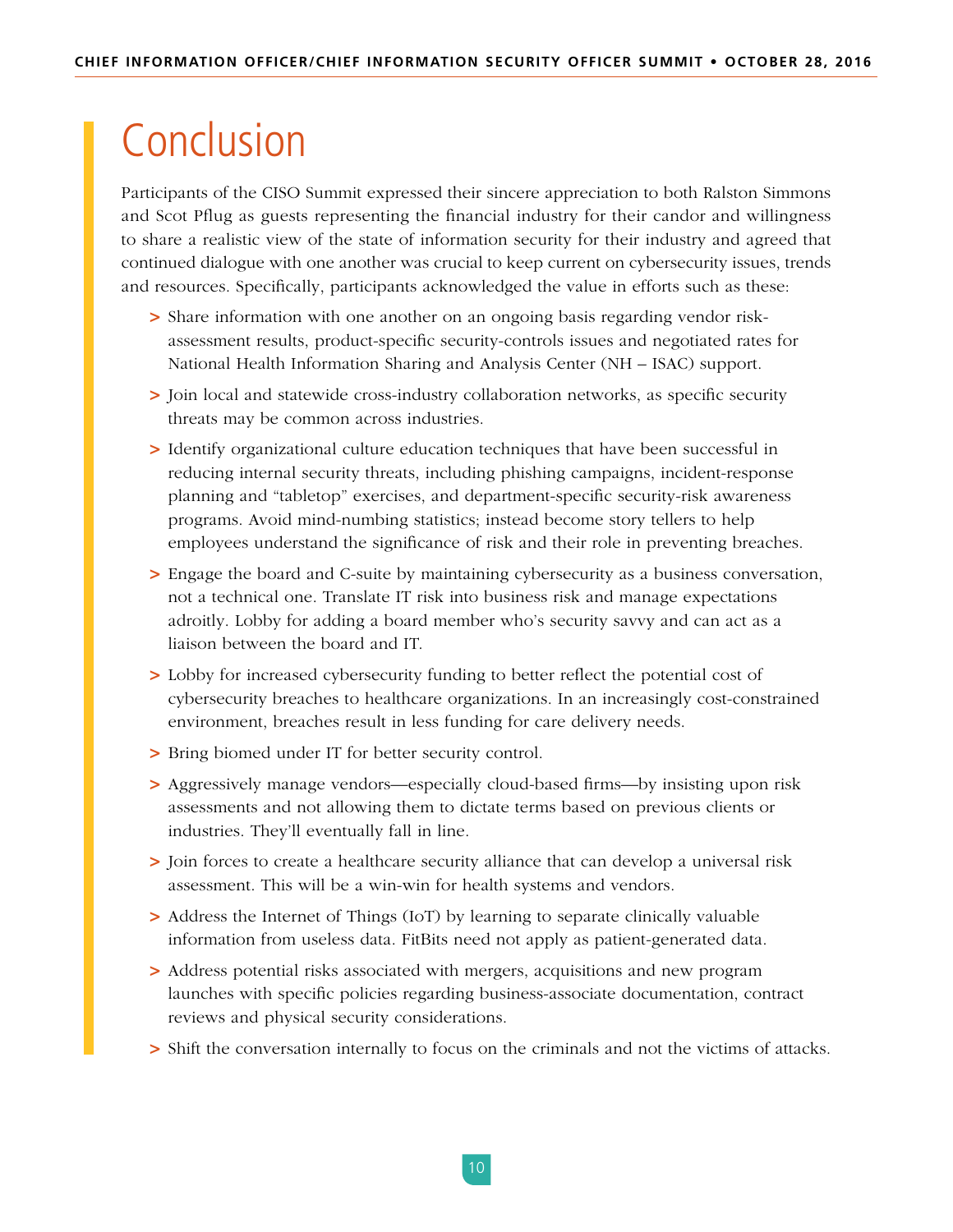## Resources

The New Baldrige Cybersecurity Excellence Framework and Leveraging NIST **[https://www.scottsdaleinstitute.org/docs/teleconfs/2016/2016-11-16.Baldridge-Cybersecurity](https://www.scottsdaleinstitute.org/docs/teleconfs/2016/2016-11-16.Baldridge-Cybersecurity-and-NIST.545trv.pdf)[and-NIST.545trv.pdf](https://www.scottsdaleinstitute.org/docs/teleconfs/2016/2016-11-16.Baldridge-Cybersecurity-and-NIST.545trv.pdf)** Nov. 17, 2016

Game Changers: Why you can't afford to be wrong about Risk Management **[https://www.scottsdaleinstitute.org/docs/teleconfs/2016/2016-11-03.Risk-](https://www.scottsdaleinstitute.org/docs/teleconfs/2016/2016-11-03.Risk-Management.847pn8b.pdf)[Management.847pn8b.pdf](https://www.scottsdaleinstitute.org/docs/teleconfs/2016/2016-11-03.Risk-Management.847pn8b.pdf)** Nov. 3, 2016

Building a Cyber Security Team at Partners **[https://www.scottsdaleinstitute.org/docs/teleconfs/2016/2016-09-29.Building-a-Security-](https://www.scottsdaleinstitute.org/docs/teleconfs/2016/2016-09-29.Building-a-Security-Team.3jh23q.pdf)[Team.3jh23q.pdf](https://www.scottsdaleinstitute.org/docs/teleconfs/2016/2016-09-29.Building-a-Security-Team.3jh23q.pdf)** Sept. 29, 2016

Taking a Business Approach to Cybersecurity at Henry Ford Health System **[https://www.scottsdaleinstitute.org/docs/teleconfs/2016/2016-08-11.Business-Approach-to-](https://www.scottsdaleinstitute.org/docs/teleconfs/2016/2016-08-11.Business-Approach-to-Cybersecurity.95136pswxv.pdf)[Cybersecurity.95136pswxv.pdf](https://www.scottsdaleinstitute.org/docs/teleconfs/2016/2016-08-11.Business-Approach-to-Cybersecurity.95136pswxv.pdf)** Aug. 11, 2016

Intermountain Healthcare sets up a Cybersecurity War Room **[https://www.scottsdaleinstitute.org/docs/teleconfs/2016/2016-07-14.Cypersecurity-Ops-](https://www.scottsdaleinstitute.org/docs/teleconfs/2016/2016-07-14.Cypersecurity-Ops-Ctr.39j2sg.pdf)[Ctr.39j2sg.pdf](https://www.scottsdaleinstitute.org/docs/teleconfs/2016/2016-07-14.Cypersecurity-Ops-Ctr.39j2sg.pdf)** July 14, 2016

Cyber Risk and Network Medical Devices **[https://www.scottsdaleinstitute.org/docs/teleconfs/2016/2016-02-02.CyberRiskAndNetworked](https://www.scottsdaleinstitute.org/docs/teleconfs/2016/2016-02-02.CyberRiskAndNetworkedMedicalDevices.298djk2.pdf) [MedicalDevices.298djk2.pdf](https://www.scottsdaleinstitute.org/docs/teleconfs/2016/2016-02-02.CyberRiskAndNetworkedMedicalDevices.298djk2.pdf)** Feb. 2, 2016

Chief Information Security Officer: Outlook 2016 **<https://www.scottsdaleinstitute.org/docs/pubs/ie/IE.2016-01.CISO-Outlook-2016.e392nc2.pdf>** January 2016